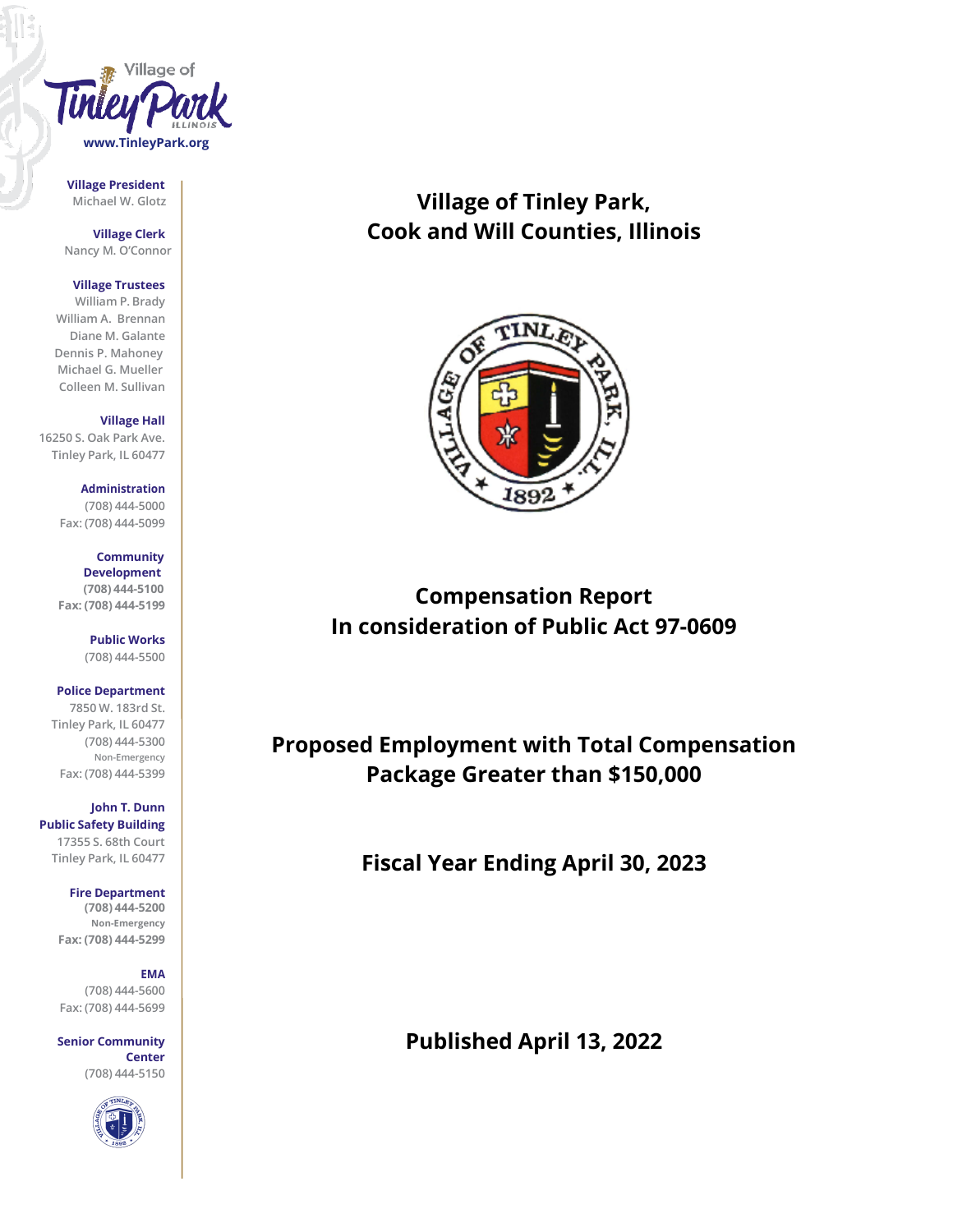

**Village President Michael W. Glotz**

**Village Clerk Nancy M. O'Connor**

### **Village Trustees**

**William P. Brady William A. Brennan Diane M. Galante Dennis P. Mahoney Michael G. Mueller Colleen M. Sullivan**

### **Village Hall**

**16250 S. Oak Park Ave. Tinley Park, IL 60477**

### **Administration**

**(708) 444-5000 Fax: (708) 444-5099**

## **Community**

**Development (708) 444-5100 Fax: (708) 444-5199**

> **Public Works (708) 444-5500**

### **Police Department**

**7850 W. 183rd St. Tinley Park, IL 60477 (708) 444-5300 Non-Emergency Fax: (708) 444-5399**

**John T. Dunn Public Safety Building 17355 S. 68th Court Tinley Park, IL 60477**

**Fire Department**

**(708) 444-5200 Non-Emergency Fax: (708) 444-5299**

## **EMA**

**(708) 444-5600 Fax: (708) 444-5699**

**Senior Community Center (708) 444-5150**



## **PROPOSED EMPLOYEE COMPENSATION**

In August 2011 Public Act 97-0609 became law. This Act amended the Illinois Open Meetings Act and the Illinois Pension Code and requires additional disclosures to be provided by Illinois public bodies.

The Act provides that any Illinois Municipal Retirement Fund (IMRF) employer that approves an IMRF eligible employee's total compensation package equal to or in excess of \$150,000 per year must post the total compensation package at least 6 days before the approval of said compensation package or a budget. The Act requires that all IMRF employers must post information for each IMRF eligible employee having a total compensation package that exceeds \$75,000 per year within 6 days of approval of a budget.

For purposes of the Act, "Total Compensation Package" means payments by the employer to the employee for salary, health insurance, a housing allowance, a vehicle allowance, a clothing allowance, bonuses, loans, vacation days granted, and sick days granted. This definition of "Total Compensation Package" under the Act includes only items that are paid directly to the employee, and not expenses incurred by the employer for the benefit of the employee. Accordingly, expenses such as health insurance premiums, and retirement system contributions (which would also include the employer share of contributions for Social Security and Medicare) paid by the Village to companies or individuals other than the employees would not be included in the computation of the Total Compensation Package. An employee's vacation time is provided in accordance with Section 6.6 and sick time is provided in accordance with Section 6.10 of the Village of Tinley Park Personnel Manual and is included within the salary for the position and is not an additional compensation benefit. Under the provisions of the Act, the Village is only required to provide disclosure for employees participating in the IMRF pension system with Total Compensation greater than \$150,000. Following the definition of Total Compensation Package as provided in the Act, the Village of Tinley Park has only four employees subject to the \$150,000 separate disclosure requirements of the Act.

However, the Village is providing the attached list of proposed employee positions whose Total Compensation Package exceeds \$150,000, inclusive of such other costs incurred and paid by the Village that benefit the employee. This exceeds the disclosure requirement of the Act. All proposed positions meeting this benchmark, including those covered by other pension or retirement systems other than IMRF, are also included. The information within this report is on a projected basis for an annual period from date of hire based on information currently available.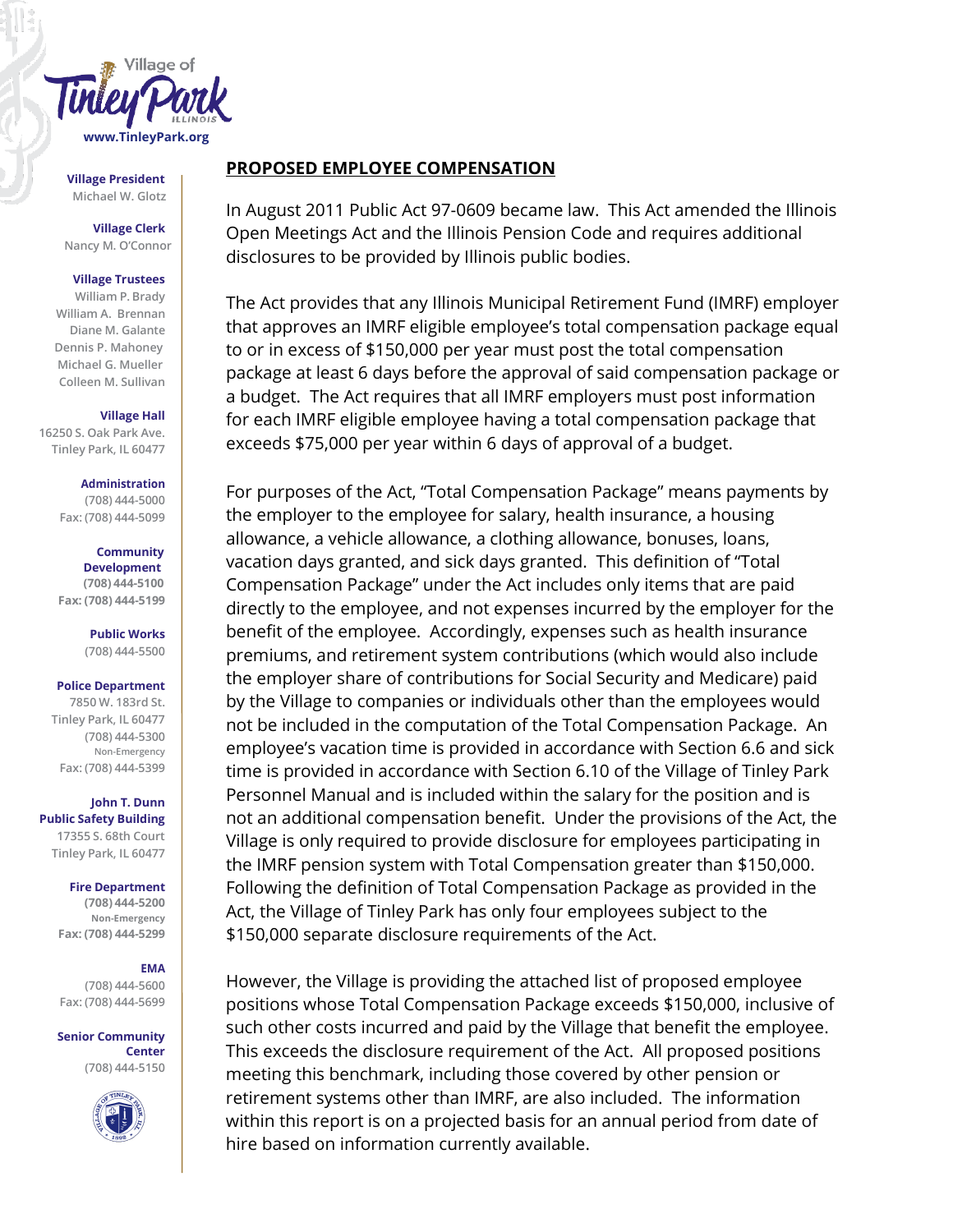## **Village of Tinley Park, Illinois Employee Compensation Fiscal Year 2023**

| Name                               | Position                                                   | Salary                           | Other | Retire/               | Health           | Other           | Total              | Provided |
|------------------------------------|------------------------------------------------------------|----------------------------------|-------|-----------------------|------------------|-----------------|--------------------|----------|
|                                    |                                                            |                                  | Comp  | Pension               | Insurance        | <b>Benefits</b> | Compensation       | Vehicle  |
| CARR, PATRICK                      | <b>VILLAGE MANAGER</b>                                     | 175,000 3,120                    |       | 37,672                | 28,106           | 152             | 244,050            | Х        |
| DEVINE, WILLIAM                    | SERGEANT - INVESTIGATIONS                                  | 128,289 15,199                   |       | 66,937                | 28,106           | 129             | 238,659            | X        |
| <b>BUTLER, CHRISTOPHER</b>         | SERGEANT                                                   | 128,289 13,353                   |       | 66,076                | 28,106           | 129             | 235,952            | х        |
| PERSHA, DARREN                     | SERGEANT                                                   | 128,289 13,353                   |       | 66,076                | 28,106           | 129             | 235,952            | х        |
| ST. JOHN, PATRICK                  | SERGEANT                                                   | 128,289 13,353                   |       | 66,076                | 28,106           | 129             | 235,952            | X        |
| ROCKAITIS, RANDALL                 | SERGEANT                                                   | 128,289 13,353                   |       | 66,076                | 28,106           | 129             | 235,952            | X        |
| <b>BISHOP, BRYAN</b>               | SERGEANT                                                   | 128,289 13,353                   |       | 66,076                | 28,106           | 129             | 235,952            | х        |
| SULLIVAN, KEITH                    | SERGEANT                                                   | 128,289 13,353                   |       | 66,076                | 28,106           | 129             | 235,952            | X        |
| MITTELMAN, JONATHAN                | SERGEANT                                                   | 128,289 11,913                   |       | 65,404                | 28,106           | 129             | 233,840            | х        |
| <b>BONAREK, MELISSA</b>            | SERGEANT                                                   | 128,289 11,913                   |       | 65,404                | 18,166           | 129             | 223,900            |          |
| WALSH, MATTHEW                     | POLICE CHIEF                                               | 155,487 1,320                    |       | 33,165                | 28,106           | 152             | 218,230            | х        |
| URBANSKI, JOHN                     | DIRECTOR OF PUBLIC WORKS                                   | 155,638 4,140                    |       | 33,793<br>58,240      | 21,980           | 152             | 215,703            | X        |
| DAJANI, OSAMAH                     | SERGEANT<br>POLICE COMMANDER                               | 112,954 11,890                   |       | 31,527                | 28,106<br>28,106 | 129<br>140      | 211,319<br>208,835 | х<br>х   |
| TENCZA, STANLEY                    |                                                            | 143,482 5,580                    |       |                       |                  |                 |                    |          |
| TRINIDAD, HEATHER                  | PATROL OFFICER - INVESTIGATOR<br>PATROL OFFICER - TAC UNIT | 106,914 13,444<br>106,914 13,444 |       | 56,147<br>56,147      | 28,106<br>28,106 | 117<br>117      | 204,728            | х<br>X   |
| ZYLKA, MATTHEW<br>MONDT, FREDERICK | PATROL OFFICER - INVESTIGATOR                              |                                  |       | 106,914 12,724 55,811 | 28,106           | 117             | 204,728<br>203,672 | х        |
| DAVISSON, ROGER                    | PATROL OFFICER - INVESTIGATOR                              |                                  |       | 106,914 12,724 55,811 | 28,106           | 117             | 203,672            | X        |
| STOINER, JASON                     | PATROL OFFICER                                             | 106,914 12,318                   |       | 55,622                | 28,106           | 117             | 203,077            | X        |
| WOOD, BRIAN                        | PATROL OFFICER                                             |                                  |       | 106,914 11,598 55,286 | 28,106           | 117             | 202,021            |          |
| DWYER, DOUGLAS                     | PATROL OFFICER                                             |                                  |       | 106,914 10,878 54,950 | 28,106           | 117             | 200,965            | х        |
| SANCHEZ, LAURA                     | PATROL OFFICER                                             | 106,914 10,878                   |       | 54,950                | 28,106           | 117             | 200,965            | X        |
| JENNINGS, PETERSON                 | PATROL OFFICER                                             | 106,914 10,878                   |       | 54,950                | 28,106           | 117             | 200,965            |          |
| RAINS, SCOTT                       | PATROL OFFICER - INVESTIGATOR                              | 106,914 10,564                   |       | 54,804                | 28,106           | 117             | 200,505            | х        |
| O'DWYER, DANIEL                    | PATROL OFFICER                                             | 106,914 10,158                   |       | 54,614                | 28,106           | 117             | 199,909            | х        |
| HRUBY, RYAN                        | PATROL OFFICER                                             | 106,914 10,158                   |       | 54,614                | 28,106           | 117             | 199,909            | X        |
| <b>GRAVES, TIMOTHY</b>             | PATROL OFFICER                                             | 106,914 10,158                   |       | 54,614                | 28,106           | 117             | 199,909            |          |
| L'AMAS, JASON                      | PATROL OFFICER                                             |                                  |       | 106,914 10,158 54,614 | 28,106           | 117             | 199,909            | х        |
| HARMON JR, MICHAEL                 | PATROL OFFICER                                             | 106,914 10,158                   |       | 54,614                | 28,106           | 117             | 199,909            | х        |
| STAMBAUGH, KYLE                    | PATROL OFFICER                                             | 106,914 10,158                   |       | 54,614                | 28,106           | 117             | 199,909            | X        |
| BORDEN, KENT                       | PATROL OFFICER                                             | 106,914 10,158                   |       | 54,614                | 28,106           | 117             | 199,909            | х        |
| VAN SCHOUWEN, VINCE                | PATROL OFFICER - INVESTIGATOR                              | 106,914 9,955                    |       | 54,520                | 28,106           | 117             | 199,612            |          |
| DORIAN, DAVID                      | PATROL OFFICER                                             | 106,914 9,678                    |       | 54,390                | 28,106           | 117             | 199,205            | Х        |
| MIDDLETON, ZACHARY                 | PATROL OFFICER                                             | 106,914 9,438                    |       | 54,278                | 28,106           | 117             | 198,853            | X        |
| POULOS, TIMOTHY                    | POLICE COMMANDER                                           | 143,803 4,140                    |       | 31,290                | 18,930           | 140             | 198,303            | х        |
| ROBINSON, KYLE                     | PATROL OFFICER                                             | 106,914 8,718                    |       | 53,942                | 28,106           | 117             | 197,797            | X        |
| HILL, KENNETH                      | PATROL OFFICER                                             | 106,914 12,318                   |       | 55,622                | 21,980           | 117             | 196,950            | х        |
| SCHMECKPEPER, GREGORY              | PATROL OFFICER                                             | 106,914 12,318                   |       | 55,622                | 21,980           | 117             | 196,950            | х        |
| HORBACZEWSKI, KEVIN                | <b>PATROL OFFICER</b>                                      | 106,914 11,598                   |       | 55,286                | 21,980           | 117             | 195,895            | X        |
| LONDON, SONNY                      | PATROL OFFICER - SCHOOL RESOUR                             | 106,914 13,444                   |       | 56,147                | 18,166           | 117             | 194,788            | х        |
| BORROWDALE, RUSSELL                | PATROL OFFICER - TAC UNIT                                  | 106,914 12,724                   |       | 55,811                | 18,166           | 117             | 193,732            | X        |
| JARDINE, JEFFREY                   | PATROL OFFICER                                             |                                  |       | 106,914 12,318 55,622 | 18,166           | 117             | 193,137            | х        |
| SHERVINO, ROBERT                   | PATROL OFFICER                                             |                                  |       | 106,914 12,318 55,622 | 18,166           | 117             | 193,137            | х        |
| VEGA JR, JOSE                      | PATROL OFFICER - INVESTIGATOR                              |                                  |       | 106,914 11,524 55,251 | 18,930           | 117             | 192,737            | X        |
| <b>BARDEN, TROY</b>                | PATROL OFFICER                                             |                                  |       | 106,914 10,878 54,950 | 18,930           | 117             | 191,789            | Х        |
| SCHMIDT, DAVID                     | PATROL OFFICER                                             | 106,914 10,878                   |       | 54,950                | 18,166           | 117             | 191,025            |          |
| REDA, DANIEL                       | DEPUTY FIRE SERVICE ADMINISTRA                             | 133,800                          | 0     | 28,299                | 28,106           | 195             | 190,400            | х        |
| LANGE, AMY                         | PATROL OFFICER - INVESTIGATOR                              | 106,914 10,084                   |       | 54,580                | 18,166           | 117             | 189,861            | х        |
| SZYMUSIAK, BRYAN                   | PATROL OFFICER                                             | 106,914 8,958                    |       | 54,054                | 18,166           | 117             | 188,209            | Х        |
| ZEMAITIS, COLBY                    | ASSISTANT PUBLIC WORKS DIRECTO                             | 131,614                          | 0     | 27,836                | 28,106           | 152             | 187,709            |          |
| RAFFERTY, LAWRENCE                 | DEPUTY POLICE CHIEF                                        | 145,000 1,320                    |       | 30,947                | 10,244           | 148             | 187,659            |          |
| ARDOLINO, ANTHONY                  | IT MANAGER                                                 | 131,000                          | 0     | 27,707                | 28,106           | 133             | 186,945            |          |
| RZESZUTKO, JUSTIN                  | PATROL OFFICER - INVESTIGATOR                              | 106,914 12,004                   |       | 55,475                | 9,223            | 117             | 183,734            | х        |
| GRAVES, JEFFREY                    | PATROL OFFICER - INVESTIGATOR                              | 106,914 12,004                   |       | 55,475                | 9,223            | 117             | 183,734            | х        |
| PORCARO, RICHARD                   | PATROL OFFICER - TAC UNIT                                  | 106,914 12,004                   |       | 55,475                | 9,223            | 117             | 183,734            | х        |
| HASAN, FADI                        | PATROL OFFICER                                             | 106,914 11,598                   |       | 55,286                | 9,223            | 117             | 183,138            | X        |
| KLOTZ, STEPHEN                     | FIRE SERVICES ADMINISTRATOR                                | 150,000                          | 864   | 31,908                | 0                | 152             | 182,924            | х        |
| GAWRON, SEAN                       | PATROL OFFICER                                             | 106,914 10,878                   |       | 54,950                | 9,223            | 117             | 182,082            | X        |
| MURMANN, VINCENT                   | PATROL OFFICER                                             | 106,914 10,158                   |       | 54,614                | 9,223            | 117             | 181,026            | х        |
| MULQUEENY, KELLY                   | STREET SUPERINTENDENT                                      | 128,359 4,500                    |       | 28,100                | 18,930           | 140             | 180,029            | X        |
| ADAMSKI, DAVID                     | ASSISTANT FINANCE DIRECTOR                                 | 125,000                          | 0     | 26,438                | 28,106           | 117             | 179,660            |          |
| OPEN,                              | ASSISTANT FINANCE DIRECTOR                                 | 125,000                          | 0     | 26,438                | 28,106           | 117             | 179,660            |          |